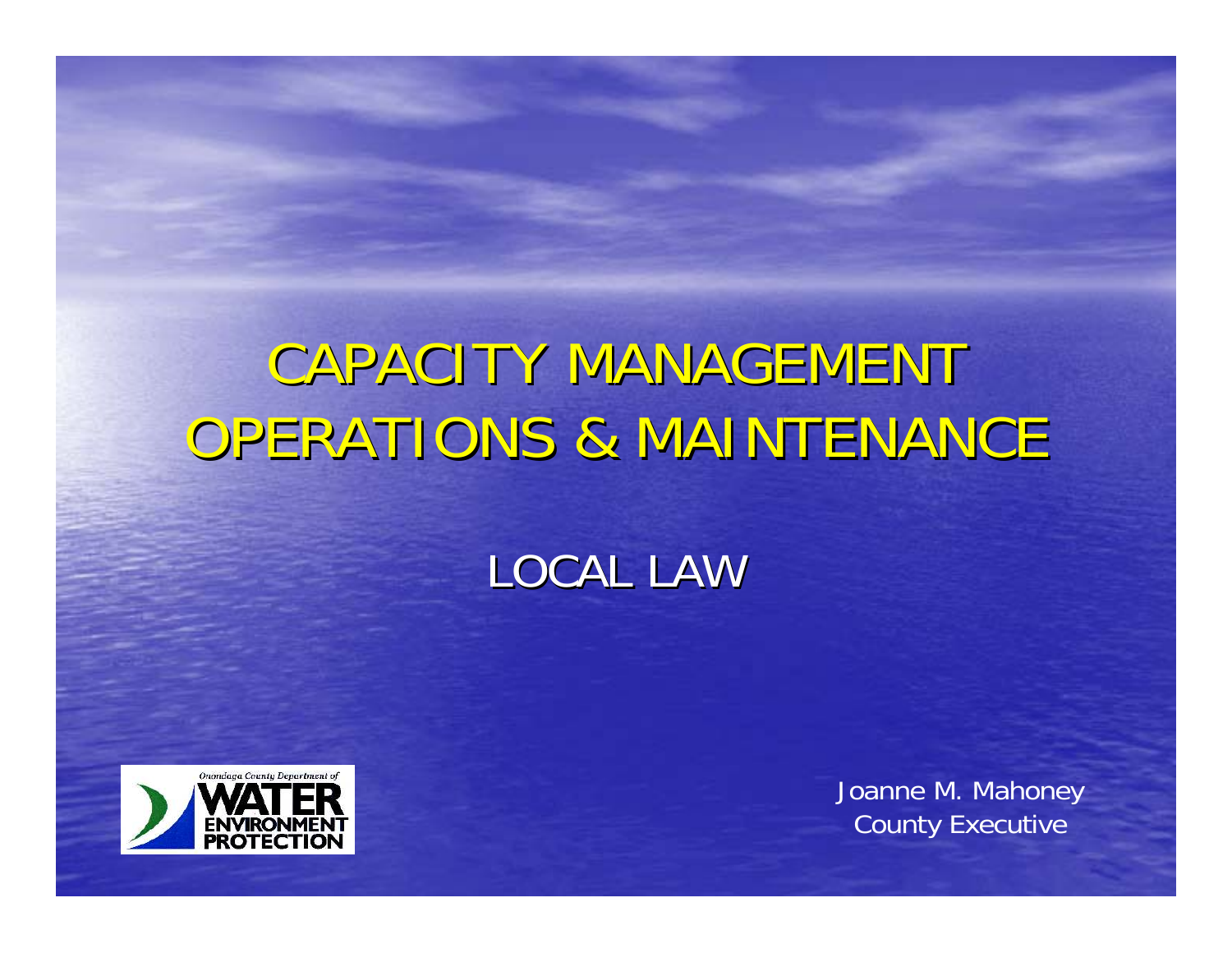#### Issues Created by Inflow/Infiltration

- Creates sanitary sewer overflows in the environment which is prohibited by New York State Conservation Law and can result in fines and penalties
- $\sim$  Uses capacity within the sewer system that can be used for economic growth



Results in the conveyance and treatment of clean groundwater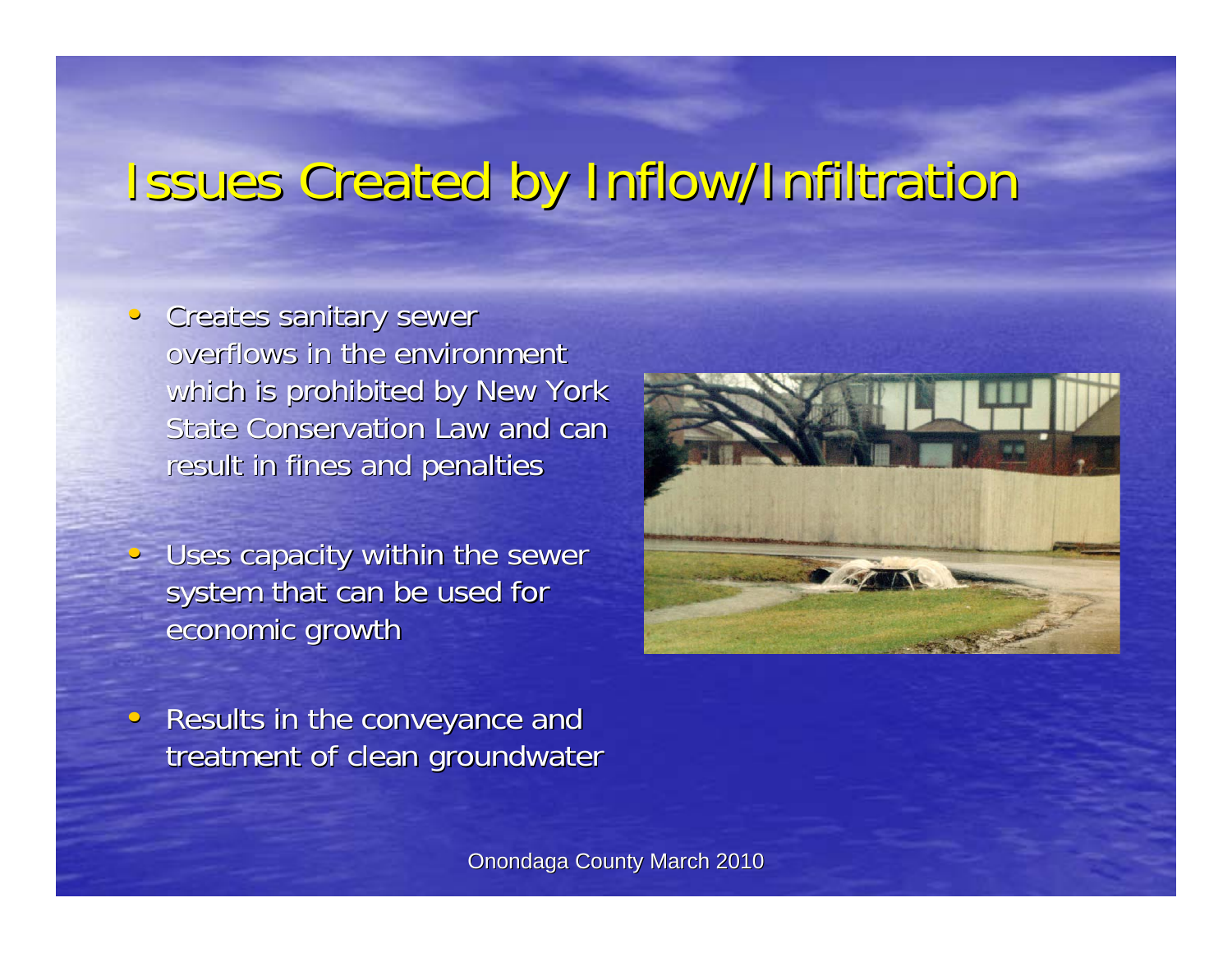#### Sources of Inflow and Infiltration Sources of Inflow and Infiltration

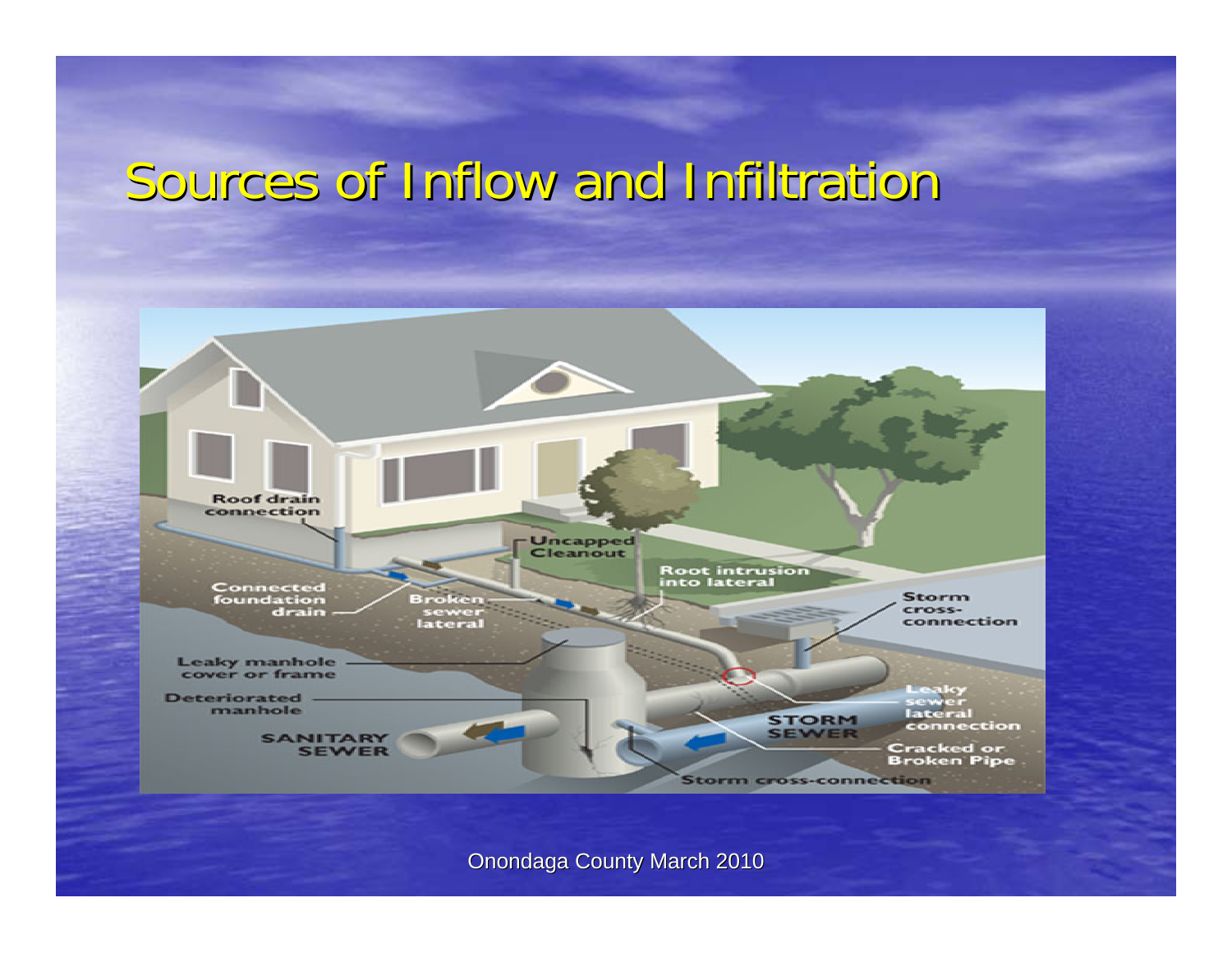## Impacts of Inflow/Infiltration

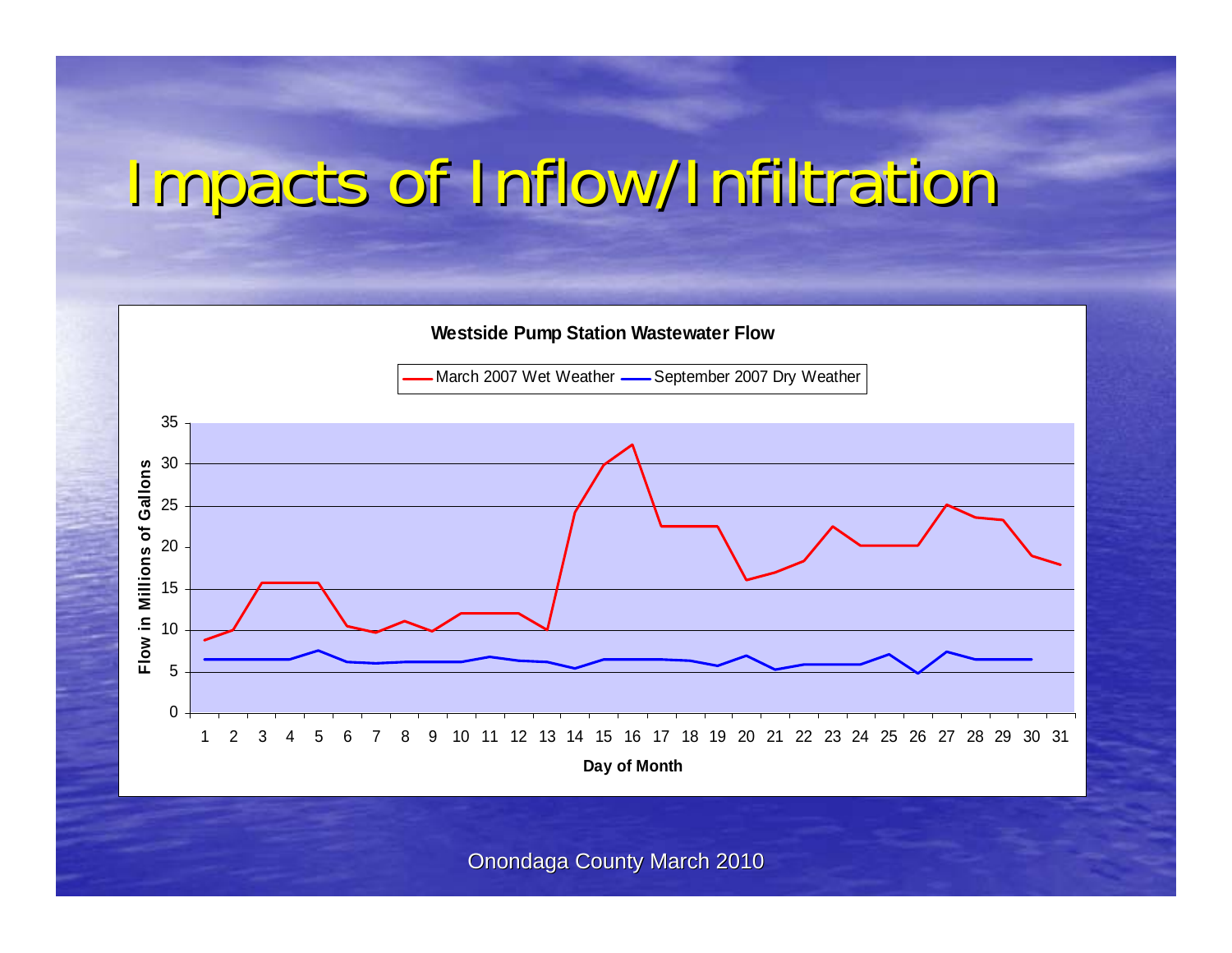#### Goals of Law

• Protect public health

• Assure that current and future development is not impeded by capacity or lack of adequate maintenance

• Promote compliance with environmental laws

• Assure maintenance of wastewater capacity throughout the District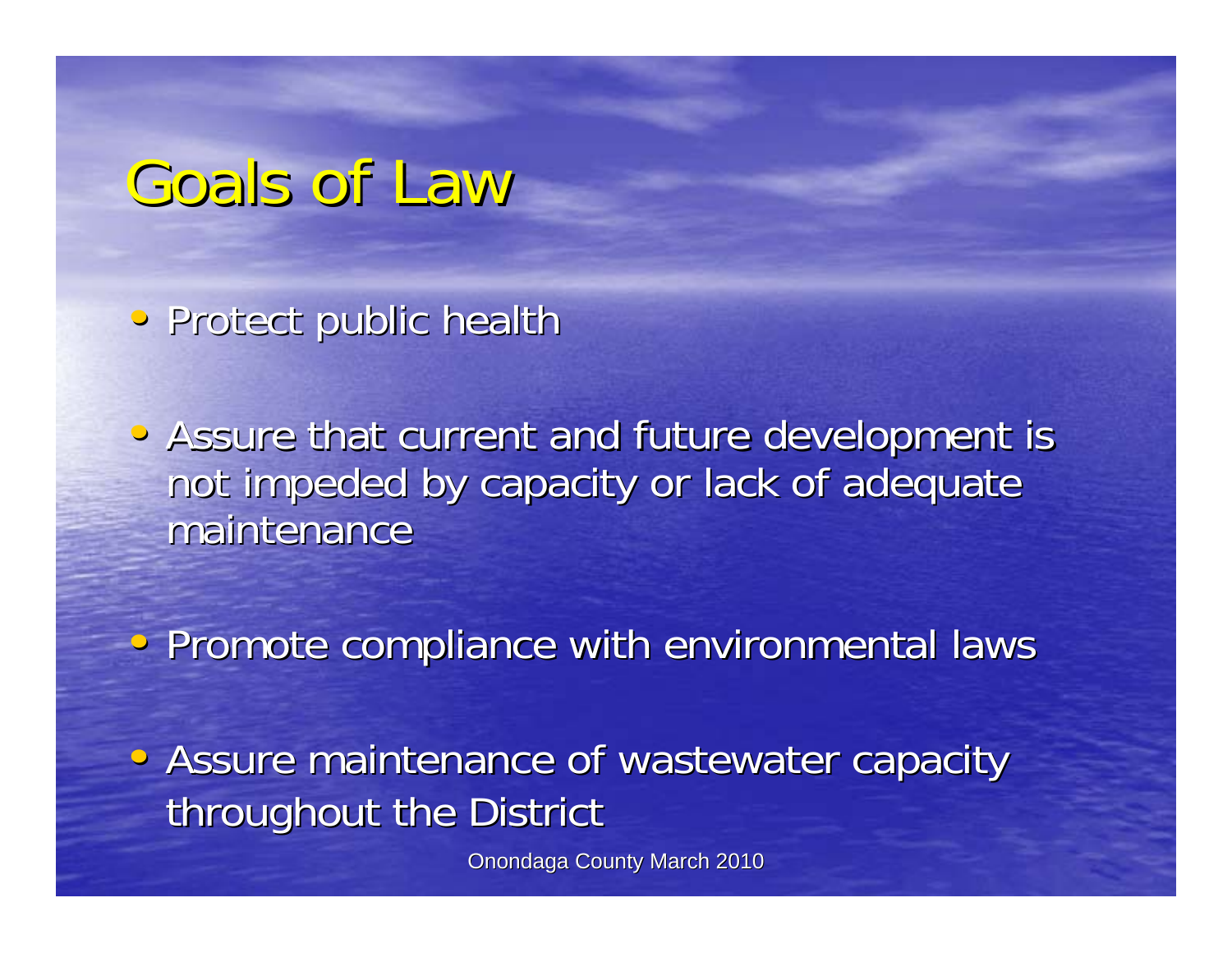# Approach

•Fosters cooperation between all levels of Fosters cooperation between all levels of municipal government, property owners and developers

Commissioner given no additional authority beyond that already granted by State law or regulation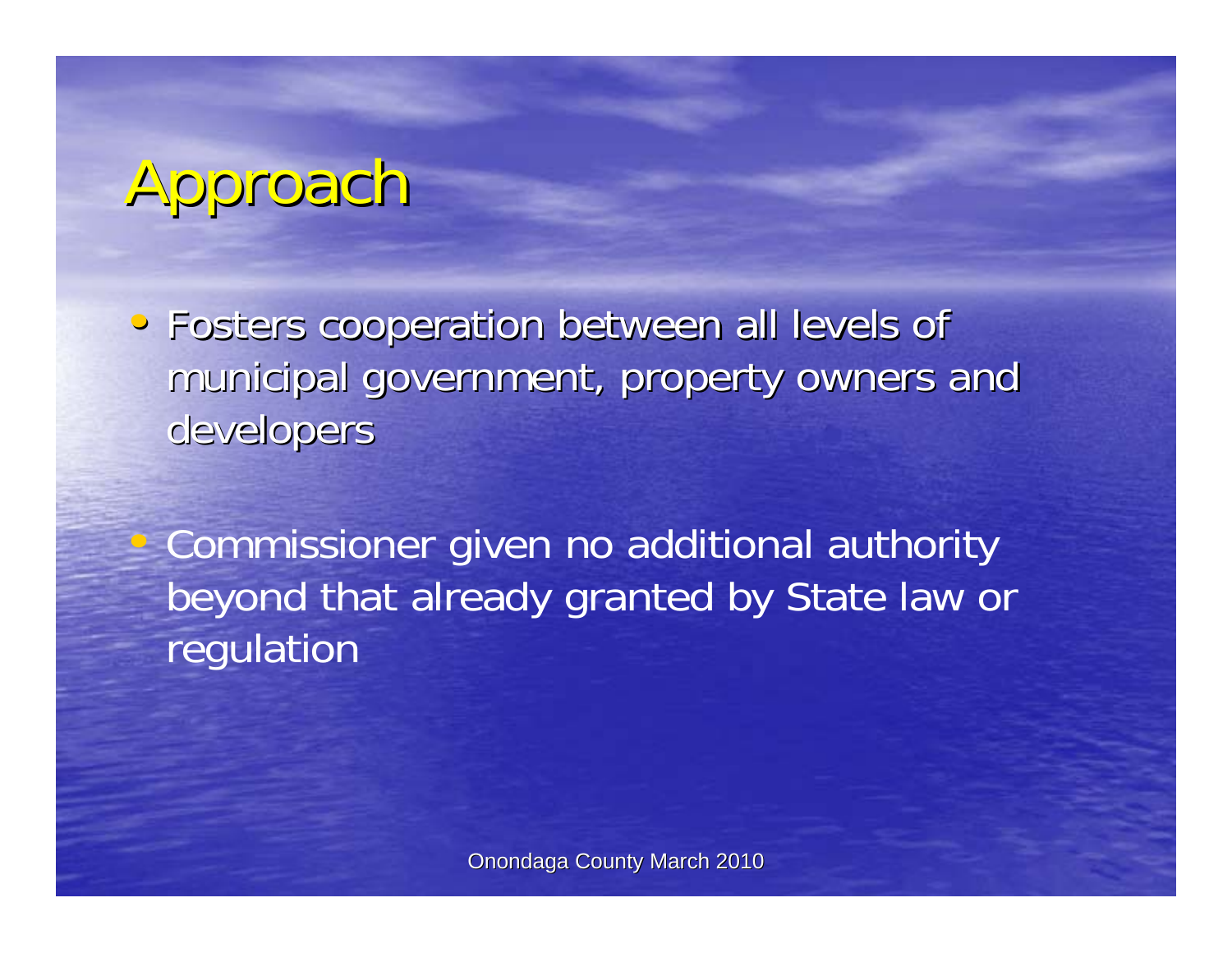#### Impact upon Municipalities

• Land use control and project approval authority remains unaffected

 $\cdot$  Establishes a formal mechanism to coordinate project review and approval with DWEP

• Formally incorporates wastewater/stormwater considerations in project review and approval considerations in project review and approval process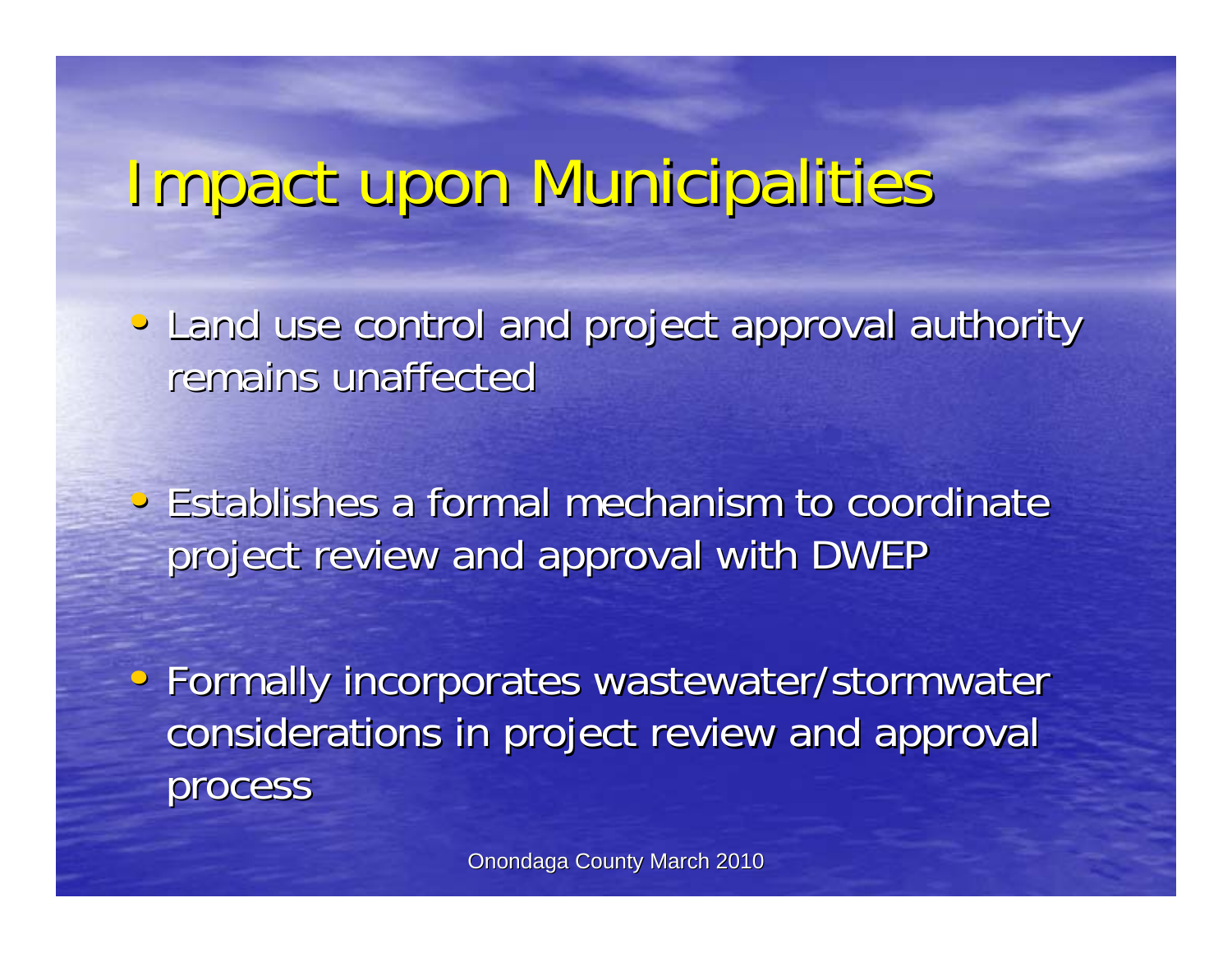## Specific Requirements Specific Requirements

• Subject to a limited waiver, incorporates and builds upon the current prohibition of connection of stormwater and/or groundwater sources into any sewer owned by the Sanitary District or which is tributary to a sewer owned by the District

• Subject to a limited waiver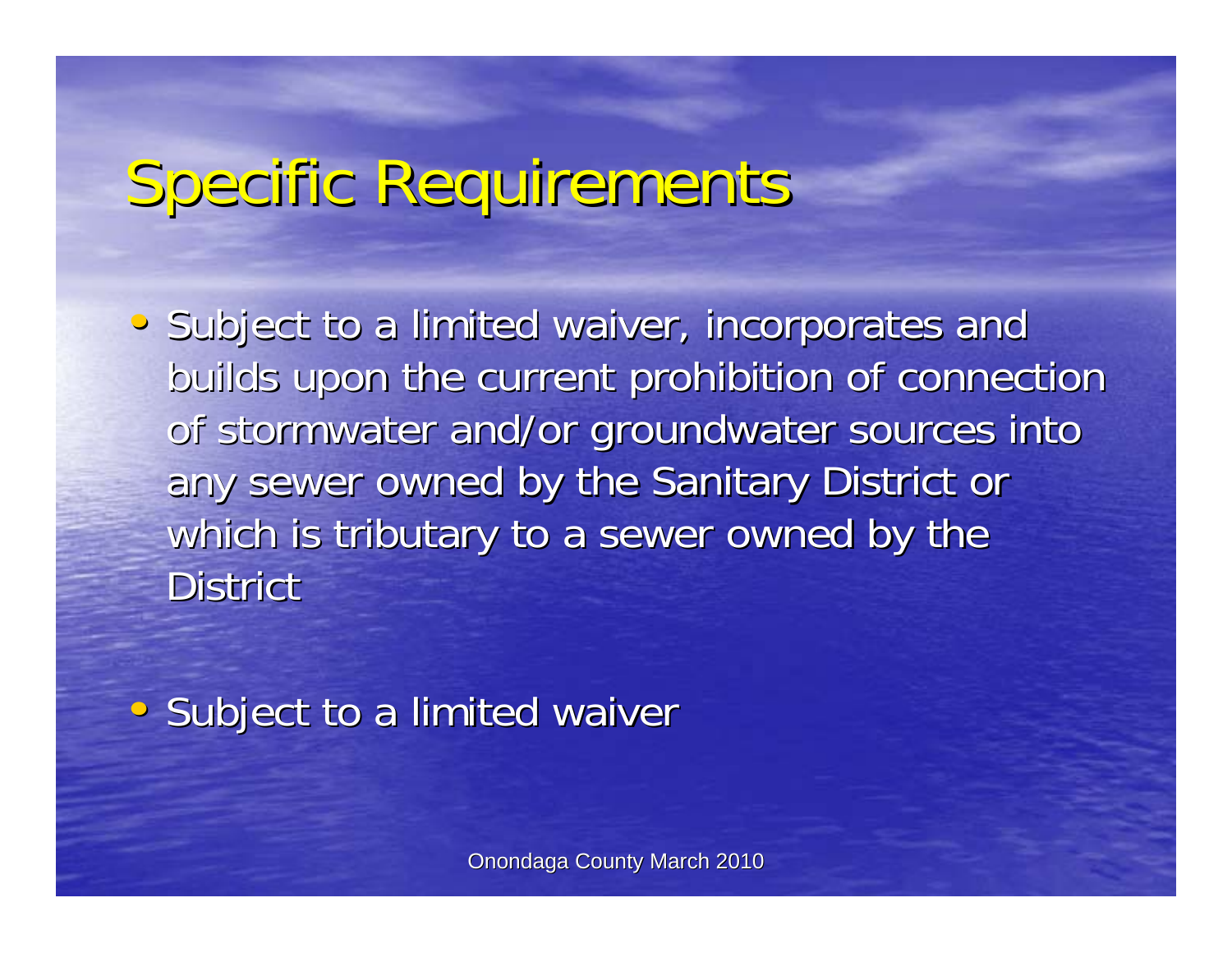### Limited Waiver

The Commissioner may grant a waiver if applicant establishes that:

- Compliance would cause undue hardship
- Other factors exist that would render compliance unreasonable
- Waivers are subject to conditions and restrictions necessary to minimize the adverse affect of any waiver upon District facilities
- Ensure that any waiver is consistent with the purposes of the Local Law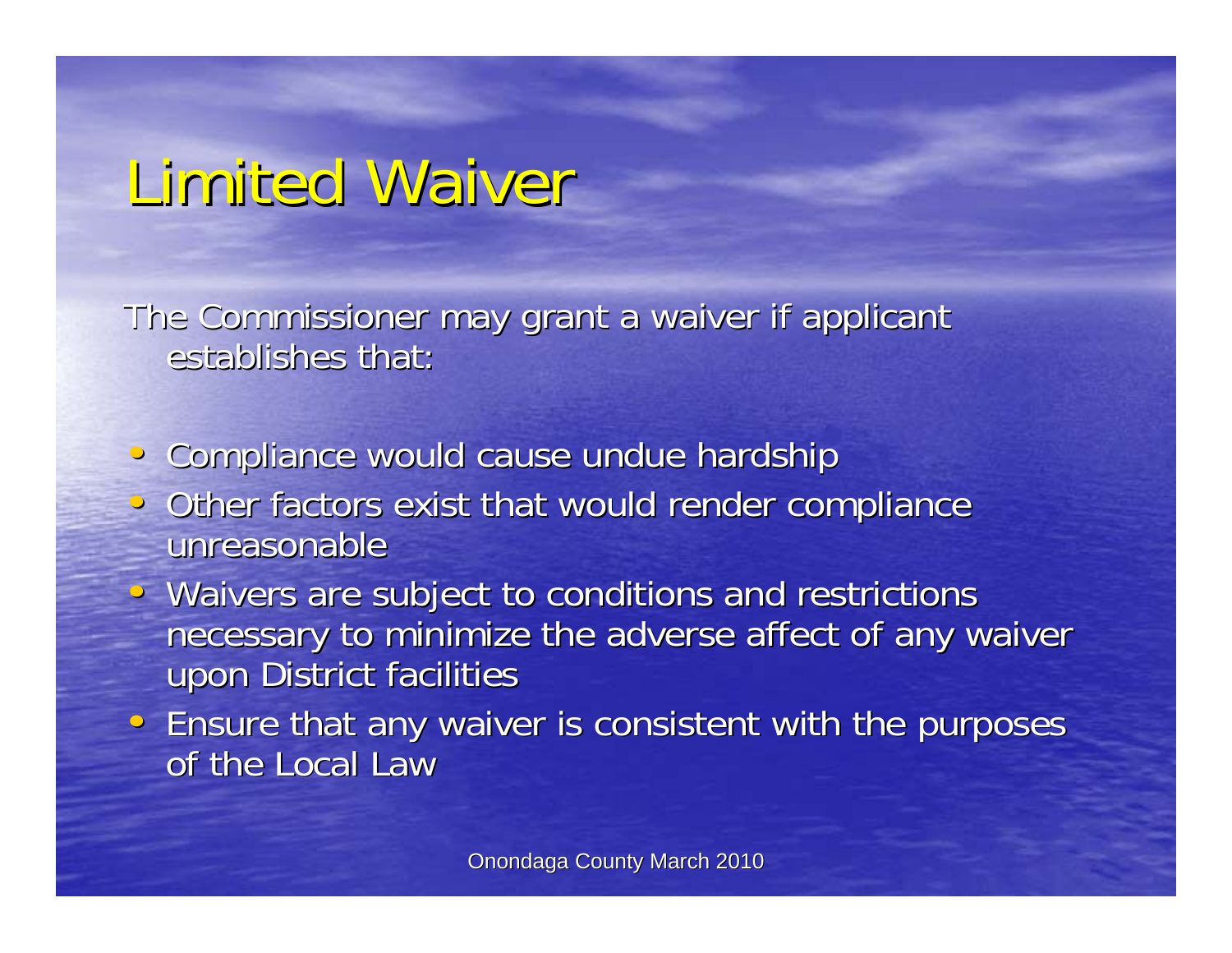#### Inspection & Enforcement Inspection & Enforcement

- Revitalizes and strengthens current requirements mandating disclosure and disconnection of prohibited connections
- Makes disclosure and disconnection requirements applicable district wide except in areas currently served by combined sewers
- Prohibits any new connections of stormwater, ground water and other non-sanitary or wastewater connections
- **Onondaga County March 2010** • Provides for enforcement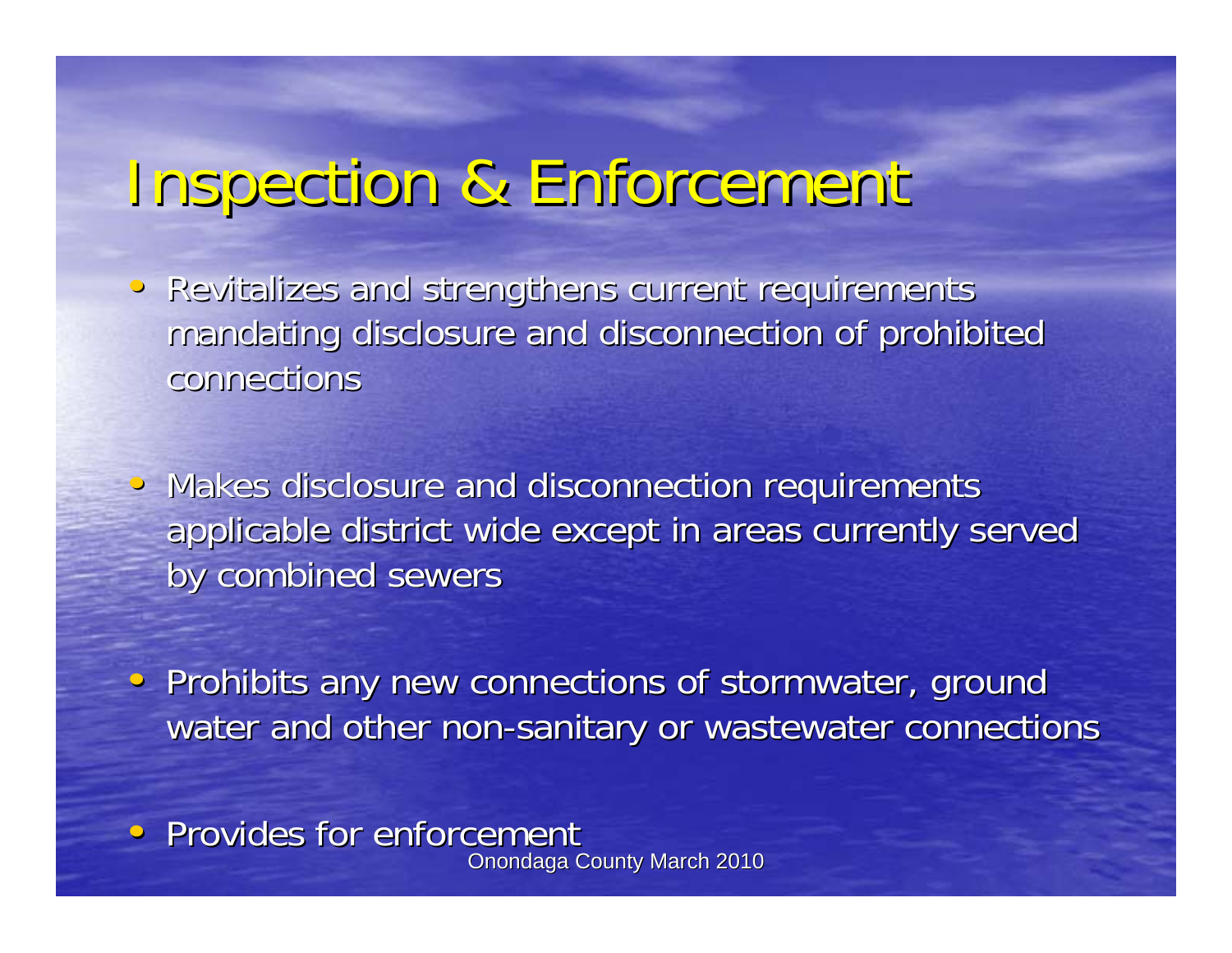## Compliance Incentives Compliance Incentives

The Commissioner may recommend and the Legislature<br>may approve programs of public works that could<br>include financial assistance IF:

• Home built before 1979

• Capacity problems exist in a particular service area

Capacity problems can be cost effectively abated by<br>removing sources of stormwater and groundwater from<br>residential dwellings, other than multiple dwellings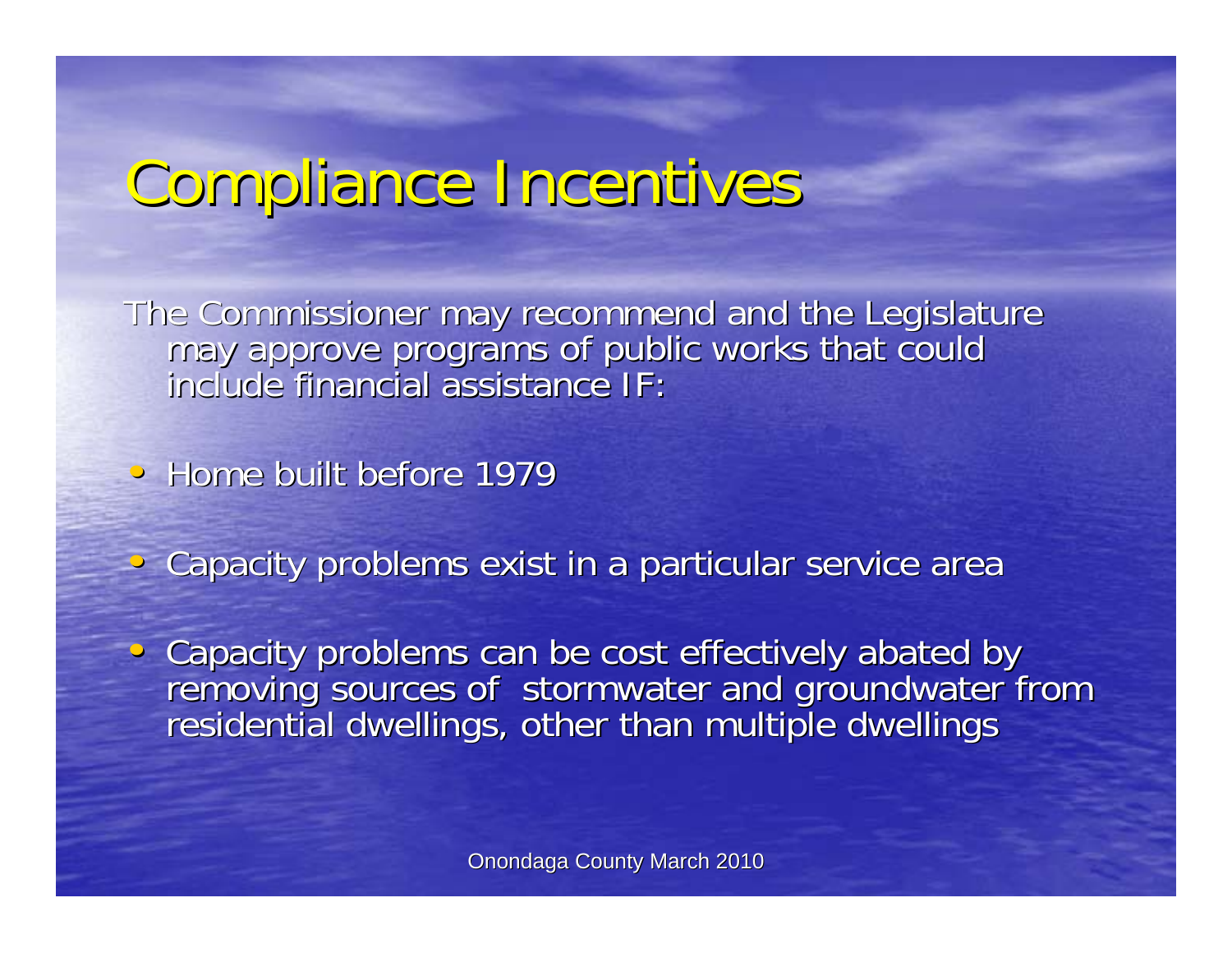### Compliance Incentives Compliance Incentives

To provide assistance the Legislature must determine after a hearing that:

• Financial assistance furthers a public purpose

• A benefit to private property is incidental to public purpose or benefit

• Providing such assistance as part of a program of public works is cost-effective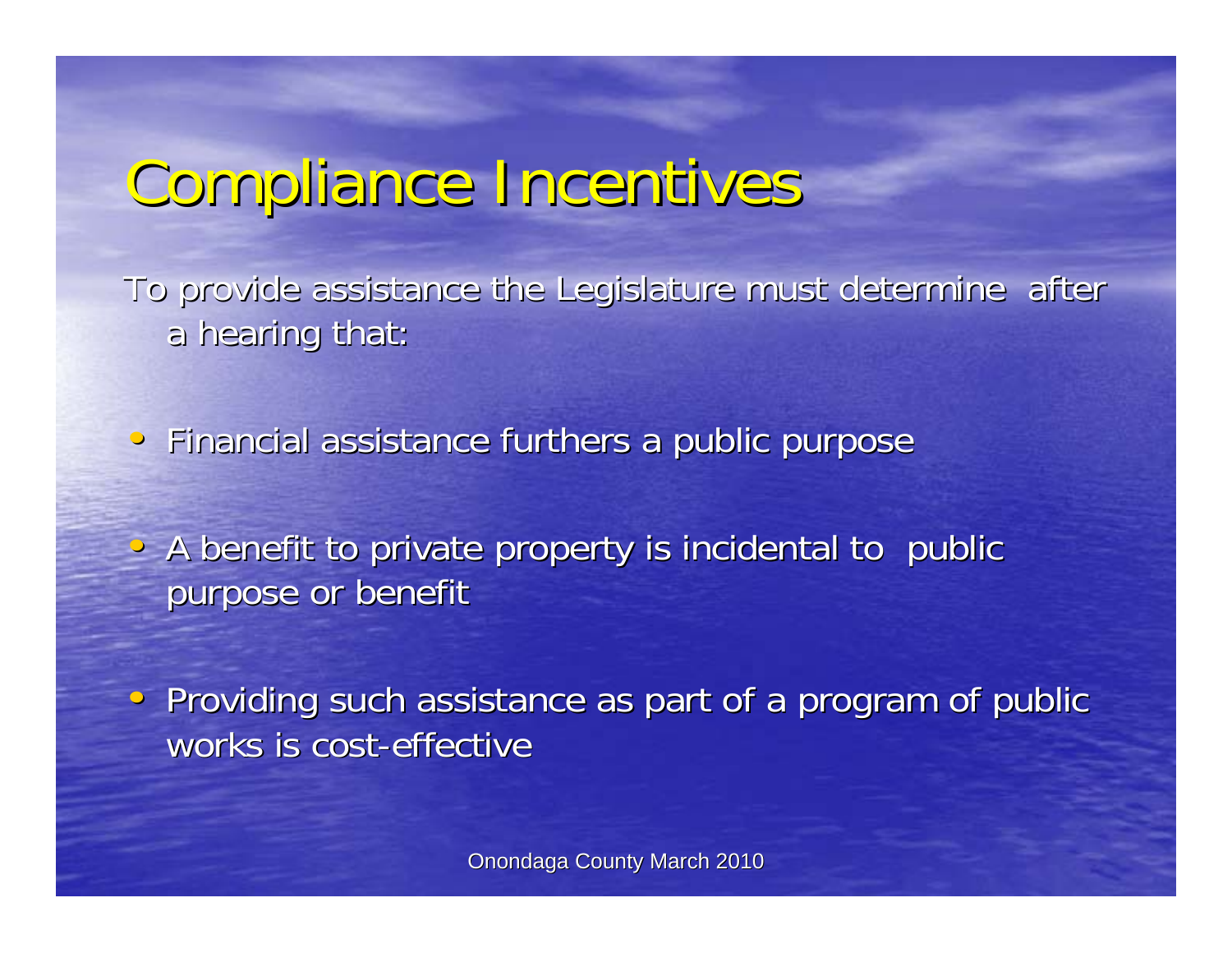#### Settlement of Claims

- If a claim is paid after investigation or adjudication for a residential basement backup of sewage owner must take measure to prevent a re-occurrence
- Commissioner may deny any future claim and/or plead as a defense owner's failure to install protective measures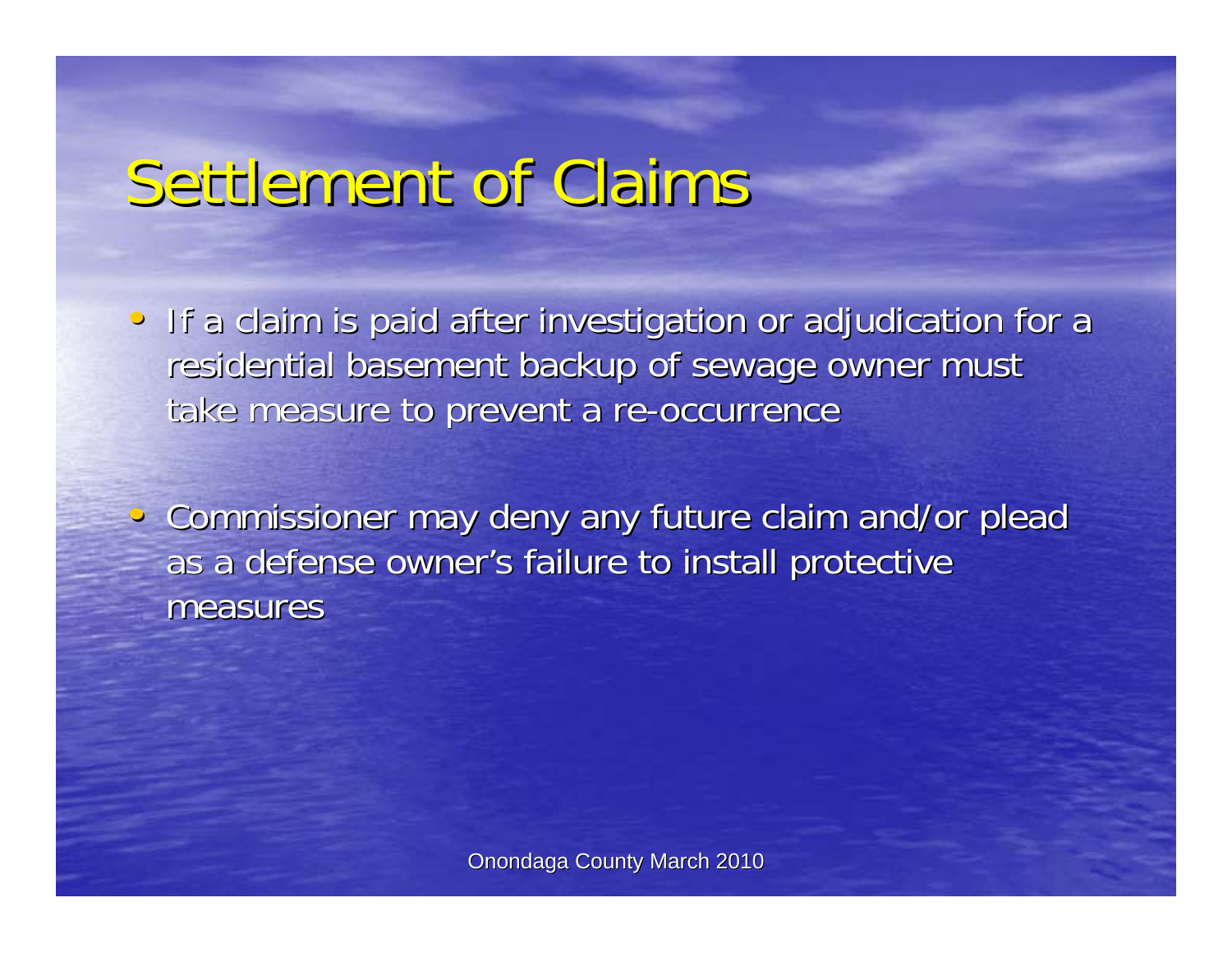#### Coordination

- Require submission by municipalities within the District of development and/or redevelopment plans to the Commissioner prior to municipal approval
- Requires that recommendations by the Commissioner with respect to stormwater and wastewater collection be made conditions of approval

• Provides for enforcement of this condition